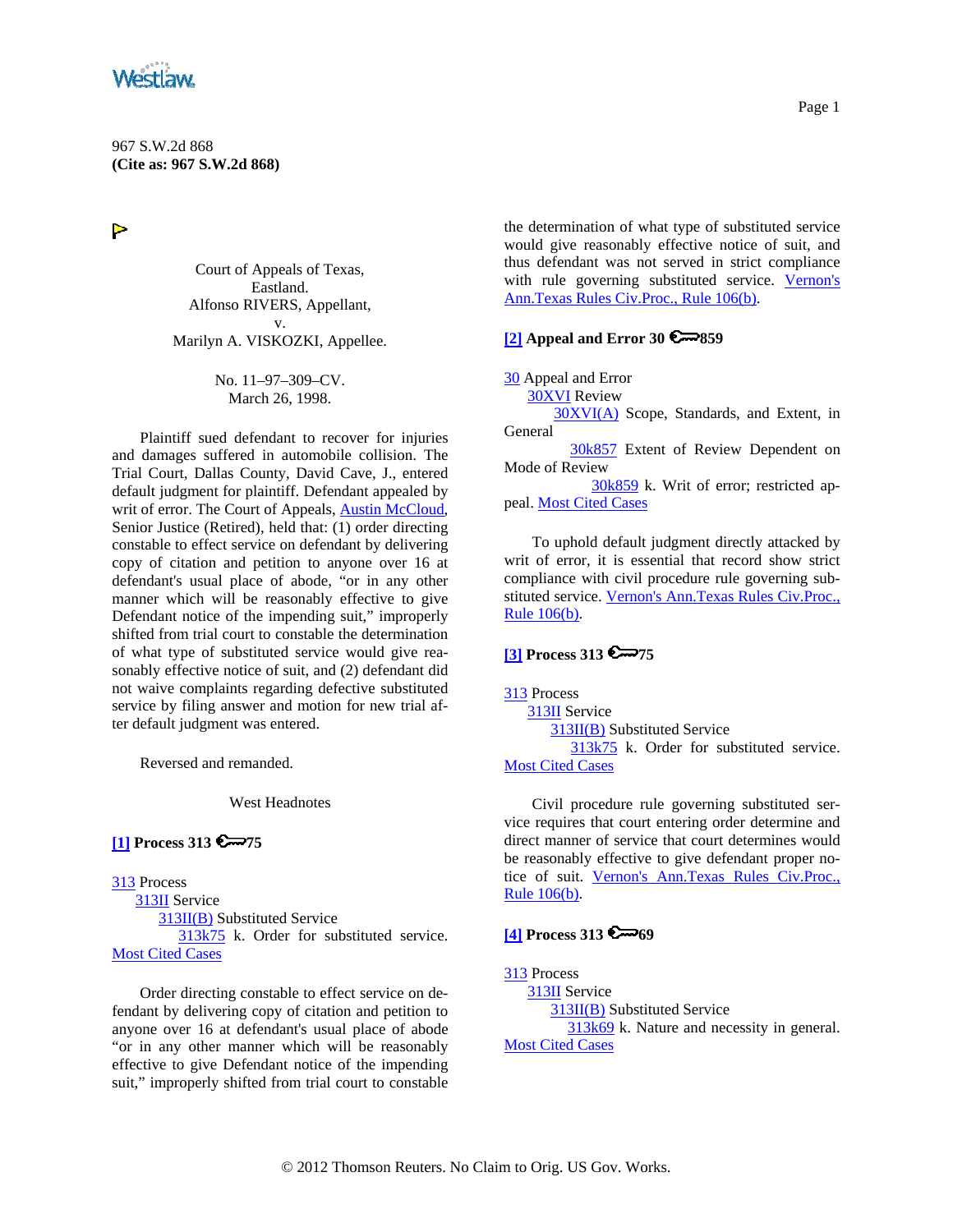<span id="page-1-0"></span>Important function of determining what manner of service would be reasonably effective to give defendant notice of suit is not to be left to discretion of process server. [Vernon's Ann.Texas Rules Civ.Proc.,](http://www.westlaw.com/Find/Default.wl?rs=dfa1.0&vr=2.0&DB=1005302&DocName=TXRRCPR106&FindType=L)  [Rule 106\(b\)](http://www.westlaw.com/Find/Default.wl?rs=dfa1.0&vr=2.0&DB=1005302&DocName=TXRRCPR106&FindType=L).

# **[5]** Appeal and Error 30  $\approx$  188

[30](http://www.westlaw.com/KeyNumber/Default.wl?rs=dfa1.0&vr=2.0&CMD=KEY&DocName=30) Appeal and Error

 [30V](http://www.westlaw.com/KeyNumber/Default.wl?rs=dfa1.0&vr=2.0&CMD=KEY&DocName=30V) Presentation and Reservation in Lower Court of Grounds of Review

 [30V\(B\)](http://www.westlaw.com/KeyNumber/Default.wl?rs=dfa1.0&vr=2.0&CMD=KEY&DocName=30V%28B%29) Objections and Motions, and Rulings Thereon

 [30k188](http://www.westlaw.com/KeyNumber/Default.wl?rs=dfa1.0&vr=2.0&CMD=KEY&DocName=30k188) k. Process and notice. [Most Cited](http://www.westlaw.com/Digest/Default.wl?rs=dfa1.0&vr=2.0&CMD=MCC&DocName=30k188)  **[Cases](http://www.westlaw.com/Digest/Default.wl?rs=dfa1.0&vr=2.0&CMD=MCC&DocName=30k188)** 

Defendant did not waive complaints regarding defective substituted service by filing answer and motion for new trial after default judgment was entered, since defendant did not participate in trial before default judgment was entered. [Vernon's](http://www.westlaw.com/Find/Default.wl?rs=dfa1.0&vr=2.0&DB=1005302&DocName=TXRRCPR106&FindType=L)  [Ann.Texas Rules Civ.Proc., Rule 106\(b\)](http://www.westlaw.com/Find/Default.wl?rs=dfa1.0&vr=2.0&DB=1005302&DocName=TXRRCPR106&FindType=L).

**\*869** [Dennis Conder,](http://www.westlaw.com/Find/Default.wl?rs=dfa1.0&vr=2.0&DB=PROFILER-WLD&DocName=0102898101&FindType=h) [Scott Sherwood Crocker,](http://www.westlaw.com/Find/Default.wl?rs=dfa1.0&vr=2.0&DB=PROFILER-WLD&DocName=0150201901&FindType=h) Elizabeth Reding, [Sean Fitzgerald](http://www.westlaw.com/Find/Default.wl?rs=dfa1.0&vr=2.0&DB=PROFILER-WLD&DocName=0208362301&FindType=h), Calhoun & Stacy, Dallas, for appellant.

[Roger Williams,](http://www.westlaw.com/Find/Default.wl?rs=dfa1.0&vr=2.0&DB=PROFILER-WLD&DocName=0146677101&FindType=h) Wilson, Williams, Molberg & Mitchell, Dallas, for appellee.

Before [DICKENSON](http://www.westlaw.com/Find/Default.wl?rs=dfa1.0&vr=2.0&DB=PROFILER-WLD&DocName=0219085801&FindType=h) and [W](#page-1-0)RIGHT, JJ., and [McCLOUD,](http://www.westlaw.com/Find/Default.wl?rs=dfa1.0&vr=2.0&DB=PROFILER-WLD&DocName=0261097001&FindType=h) Senior Justice. [FN\\*](#page-1-0)

> [FN\\*](#page-1-0) [Austin McCloud,](http://www.westlaw.com/Find/Default.wl?rs=dfa1.0&vr=2.0&DB=PROFILER-WLD&DocName=0261097001&FindType=h) Retired Chief Justice, Court of Appeals, 11th District of Texas at Eastland sitting by assignment.

#### OPINION

[Austin McCLOUD,](http://www.westlaw.com/Find/Default.wl?rs=dfa1.0&vr=2.0&DB=PROFILER-WLD&DocName=0261097001&FindType=h) Senior Justice (Retired).

This is an appeal by writ of error from a default judgment. The issue is the validity of substituted service under **TEX.R.CIV.P.**  $106(b)$ . **[FN1](#page-1-0)** Plaintiff, Marilyn A. Viskozki, sued defendant, Alfonso Rivers, alleging that defendant negligently caused an automobile collision resulting in injuries and damages to plaintiff. Defendant was served by substituted service. Defendant failed to timely file an answer; and the trial court, on February 20, 1997, entered a default judgment in favor of plaintiff against defendant. Defendant appeals. We reverse and remand the

cause to the trial court.

### [FN1.](#page-1-0) [Rule 106\(b\)](http://www.westlaw.com/Find/Default.wl?rs=dfa1.0&vr=2.0&DB=1005302&DocName=TXRRCPR106&FindType=L) provides:

(b) Upon motion supported by affidavit stating the location of the defendant's usual place of business or usual place of abode or other place where the defendant can probably be found and stating specifically the facts showing that service has been attempted under either (a)(1) or  $(a)(2)$  at the location named in such affidavit but has not been successful, the court may authorize service

(1) by leaving a true copy of the citation, with a copy of the petition attached, with anyone over sixteen years of age at the location specified in such affidavit, or

(2) in any other manner that the affidavit or other evidence before the court shows will be reasonably effective to give the defendant notice of the suit.

Plaintiff's original petition was filed on September 19, 1996. Citation was issued on September 24, 1996. Plaintiff filed a motion requesting substituted service on November 20, 1996. In the motion, plaintiff requested that the constable be permitted to attach the citation to the door at the address listed in the petition. The petition listed defendant's address as "826 Hartford, Lancaster, Texas." Attached to the motion was an affidavit signed by a deputy constable who stated that he had been unable to obtain personal service of process on defendant and requested that he be permitted to serve defendant under "the provisions of [RULE 106.](http://www.westlaw.com/Find/Default.wl?rs=dfa1.0&vr=2.0&DB=1005302&DocName=TXRRCPR106&FindType=L)" The constable stated in the affidavit that he believed that defendant would be given effective notice by attaching a copy of the citation and petition to the "door" at 826 Hartford, Lancaster, Texas, which was defendant's "usual place of abode."

The trial court signed an order on November 21, 1996, in response to plaintiff's motion for service pursuant to  $\frac{\text{Rule } 106(b)}{\text{The order provides:}}$ 

ORDERED that service upon Defendant, Alfonso Rivers, be effected by delivering a copy of the citation, along with a copy of the petition at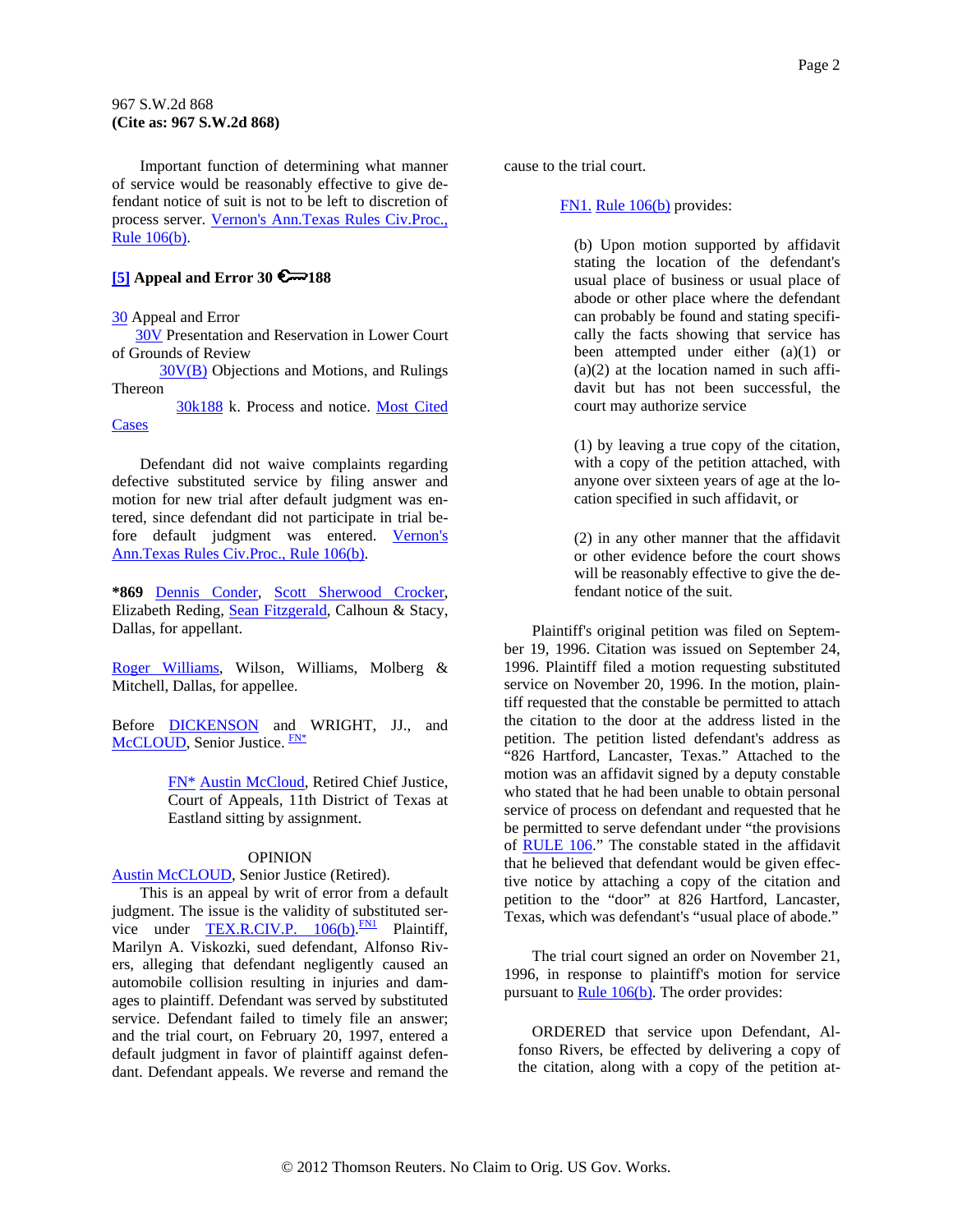<span id="page-2-0"></span>tached, to anyone over sixteen (16) years of age at the Defendant's usual place of abode *or in any other manner which will be reasonably effective to give Defendant notice of the impending suit. Said Defendant resides at 826 Hartford, Lancaster, TX 75134.* (Emphasis added)

The return of service executed by a deputy constable states that citation was executed on **\*870** December 16, 1996, at "826 Hartford" in Dallas County by delivering a copy of the citation and pleading to defendant, "attach to front door 742." No city was named in the return.

The post-judgment record shows that defendant's wife lived at 826 Hartford Street in Lancaster, Texas, on December 16, 1996, but that defendant and his wife had been separated for more than a year. Defendant had been told by the Lancaster Police Department to stay away from the residence. Defendant testified that he had not resided at 826 Hartford Street in Lancaster or spoken to his wife in "[a]bout a year and a half."

[\[1\]](#page-0-0) Defendant urges in his first point of error that the trial court's order violated [Rule 106\(b\)](http://www.westlaw.com/Find/Default.wl?rs=dfa1.0&vr=2.0&DB=1005302&DocName=TXRRCPR106&FindType=L) because the court improperly shifted, from the trial court to the constable, the determination of what type of substituted service would give reasonably effective notice of the suit. We agree.

[\[2\]\[3\]\[4\]](#page-0-0) To uphold a default judgment directly attacked by writ of error, it is essential that the record show strict compliance with [Rule 106\(b\)](http://www.westlaw.com/Find/Default.wl?rs=dfa1.0&vr=2.0&DB=1005302&DocName=TXRRCPR106&FindType=L). *[Primate](http://www.westlaw.com/Find/Default.wl?rs=dfa1.0&vr=2.0&DB=713&FindType=Y&SerialNum=1994187621)  [Construction, Inc. v. Silver,](http://www.westlaw.com/Find/Default.wl?rs=dfa1.0&vr=2.0&DB=713&FindType=Y&SerialNum=1994187621)* [884 S.W.2d 151](http://www.westlaw.com/Find/Default.wl?rs=dfa1.0&vr=2.0&DB=713&FindType=Y&SerialNum=1994187621)  [\(Tex.1994\);](http://www.westlaw.com/Find/Default.wl?rs=dfa1.0&vr=2.0&DB=713&FindType=Y&SerialNum=1994187621) *[Wilson v. Dunn,](http://www.westlaw.com/Find/Default.wl?rs=dfa1.0&vr=2.0&DB=713&FindType=Y&SerialNum=1990151898)* [800 S.W.2d 833](http://www.westlaw.com/Find/Default.wl?rs=dfa1.0&vr=2.0&DB=713&FindType=Y&SerialNum=1990151898)  [\(Tex.1990\).](http://www.westlaw.com/Find/Default.wl?rs=dfa1.0&vr=2.0&DB=713&FindType=Y&SerialNum=1990151898) The rule permits the "court" to authorize service:

(2) in any other manner that the affidavit or other evidence before the court shows will be reasonably effective to give the defendant notice of the suit.

Here, contrary to the obvious intent of the rule, the order signed by the court did not direct the constable to serve the defendant in a specific manner. The order authorized the constable to determine what manner of service would be reasonably effective to give defendant notice of the suit. We think that it is clear that [Rule 106\(b\)](http://www.westlaw.com/Find/Default.wl?rs=dfa1.0&vr=2.0&DB=1005302&DocName=TXRRCPR106&FindType=L) requires that the court entering the order determine and direct in the order the manner of service that the court determines would be reasonably effective to give the defendant proper notice of the suit. This important function is not to be left to the discretion of the process server. It is implicit from the language in *[State Farm Fire and Casualty Com](http://www.westlaw.com/Find/Default.wl?rs=dfa1.0&vr=2.0&DB=713&FindType=Y&SerialNum=1993129182)[pany v. Costley,](http://www.westlaw.com/Find/Default.wl?rs=dfa1.0&vr=2.0&DB=713&FindType=Y&SerialNum=1993129182)* [868 S.W.2d 298 \(Tex.1993\),](http://www.westlaw.com/Find/Default.wl?rs=dfa1.0&vr=2.0&DB=713&FindType=Y&SerialNum=1993129182) that it is the responsibility of the court to determine and direct the manner of substituted service. The court stated:

Upon receipt of an affidavit satisfying [Rule](http://www.westlaw.com/Find/Default.wl?rs=dfa1.0&vr=2.0&DB=1005302&DocName=TXRRCPR106&FindType=L)  [106\(b\),](http://www.westlaw.com/Find/Default.wl?rs=dfa1.0&vr=2.0&DB=1005302&DocName=TXRRCPR106&FindType=L) the trial court may authorize substituted service which, shown from the affidavit or other evidence, is reasonably calculated to provide notice.

Justice Pope, speaking for the court in *[Broussard](http://www.westlaw.com/Find/Default.wl?rs=dfa1.0&vr=2.0&DB=713&FindType=Y&SerialNum=1961130221)  [v. Davila,](http://www.westlaw.com/Find/Default.wl?rs=dfa1.0&vr=2.0&DB=713&FindType=Y&SerialNum=1961130221)* [352 S.W.2d 753 \(Tex.Civ.App.—San An](http://www.westlaw.com/Find/Default.wl?rs=dfa1.0&vr=2.0&DB=713&FindType=Y&SerialNum=1961130221)[tonio 1961, no writ\)](http://www.westlaw.com/Find/Default.wl?rs=dfa1.0&vr=2.0&DB=713&FindType=Y&SerialNum=1961130221), described the role of the trial court:

[Rule 106, T.R.C.P](http://www.westlaw.com/Find/Default.wl?rs=dfa1.0&vr=2.0&DB=1005302&DocName=TXRRCPR106&FindType=L)., empowers a judge to authorize service by methods other than personal service. The judge is the one who prescribes the manner of such service. Except upon the terms and conditions stated by the judge in his order, there is no authority for substitute service. If the manner prescribed is not followed, then service is accomplished in a manner not authorized by the judge, but by someone else.

We also note that the order of the trial court in this case renders [TEX.R.CIV.P. 107](http://www.westlaw.com/Find/Default.wl?rs=dfa1.0&vr=2.0&DB=1005302&DocName=TXRRCPR107&FindType=L) meaningless. $F_{N2}$ Because the trial court failed to specifically order the constable to effect substituted service in a specific manner, it could not be determined from the return of service whether the court's order for substituted service has been "precisely" complied with. *[State Farm](http://www.westlaw.com/Find/Default.wl?rs=dfa1.0&vr=2.0&FindType=Y&SerialNum=1993129182)  [Fire and Casualty Company v. Costley,](http://www.westlaw.com/Find/Default.wl?rs=dfa1.0&vr=2.0&FindType=Y&SerialNum=1993129182)* [supra at 299.](http://www.westlaw.com/Find/Default.wl?rs=dfa1.0&vr=2.0&FindType=Y&SerialNum=1993129182) As the court stated in *[Primate Construction, Inc. v.](http://www.westlaw.com/Find/Default.wl?rs=dfa1.0&vr=2.0&FindType=Y&SerialNum=1994187621)  [Silver,](http://www.westlaw.com/Find/Default.wl?rs=dfa1.0&vr=2.0&FindType=Y&SerialNum=1994187621)* [supra at 152,](http://www.westlaw.com/Find/Default.wl?rs=dfa1.0&vr=2.0&FindType=Y&SerialNum=1994187621) "The return of service is not a trivial, formulaic document."

> [FN2.](#page-2-0) [Rule 107](http://www.westlaw.com/Find/Default.wl?rs=dfa1.0&vr=2.0&DB=1005302&DocName=TXRRCPR107&FindType=L) provides in part: "Where citation is executed by an alternative method as authorized by **Rule 106**, proof of service shall be made in the manner ordered by the court."

The face of the record shows that the defendant was not properly served. It is unnecessary for us to discuss defendant's other complaints regarding improper service under **Rule 106(b)**.